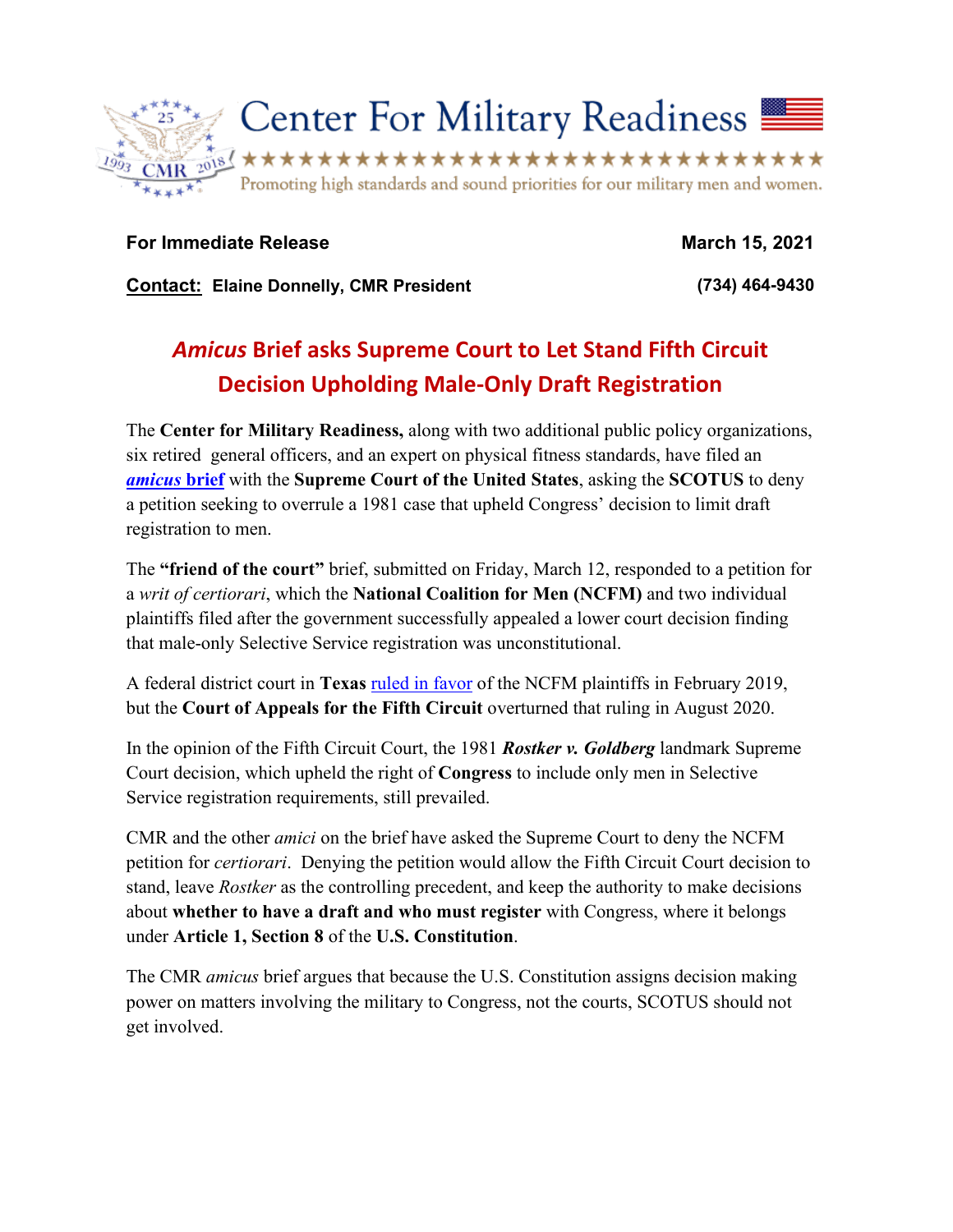The CMR brief also counters Plaintiffs' claim that repealing limitations on the assignment of women to combat billets changed the "fundamental premise" of *Rostker v. Goldberg* and warrants overruling it:

"Petitioners misperceive *Rostker*'s fundamental premise, ignore the role, authority, and responsibility of Congress in raising and supporting armies, fail to acknowledge the physiological differences between males and females that bear upon the question of whether men and women are **similarly situated** with regard to filling the combat replacement stream during a national mobilization, and seek to short-circuit the ongoing legislative process, which is considering whether to maintain the current selective service system, abandon it altogether, or create a different paradigm" (CMR brief at p. 4, emphasis added)

The *amicus* brief recognizes that *some* women have proved themselves capable of meeting the high standards that combat demands and previous policies regarding women in combat billets have been repealed, but "the **physiological differences between man and women have** *not* **been repealed**."(CMR brief at p. 16, emphasis added).

The *amicus* brief cites several key points of information resulting from a thorough threeyear study that the **Marine Corps** conducted from 2012 to 2015. During nine months of field exercises simulating combat requirements, professionally monitored by the **University of Pittsburgh**, the Marine Corps study objectively compared the performance of all-male and mixed-gender units.

A September 2015 [Summary](https://cmrlink.org/data/sites/85/CMRDocuments/USMCSept.10fourPGSummaryWISRR.pdf) of voluminous research findings (included as Appendix A in the *amicus* brief) reported, among other things: "All-male squads, teams and crews demonstrated higher performance levels on **69%** of tasks evaluated (**93 of 134**) as compared to gender-integrated squads, teams, and crews." (CMR brief at p. 17, emphasis added)

The CMR brief maintains that the purpose of a military draft, which could be reinstated during a time of catastrophic national emergency, would be to provide a ready pool of combat replacements. Accordingly, ". . . drafting large numbers of women who cannot meet [combat] standards will **hinder** the process of providing timely combat replacements." (CMR brief at p. 15, emphasis added)

*Amici* joining the brief with the **Center for Military Readiness** include **Eagle Forum** and **Concerned Women for America**, two respected and effective national organizations that advocate for women and families, former **Vice Chief of Naval Operations Adm. (Ret.) Jerome Johnson**, **Lt. Gen. (Ret.) Benjamin R. Mixon**, who served as Commander of the **U.S. Army Command in the Pacific** and the **25th Infantry Division**, **Lt. Gen. (Ret.) William G. Boykin**, former **Commander** and an original member of the Army's elite **Delta Force**, **Maj. Gen. (Ret.) William K. Suter**, who served as **Assistant Judge Advocate General of the Army** and the **19th Clerk of the Supreme Court**, **Rear Adm.**